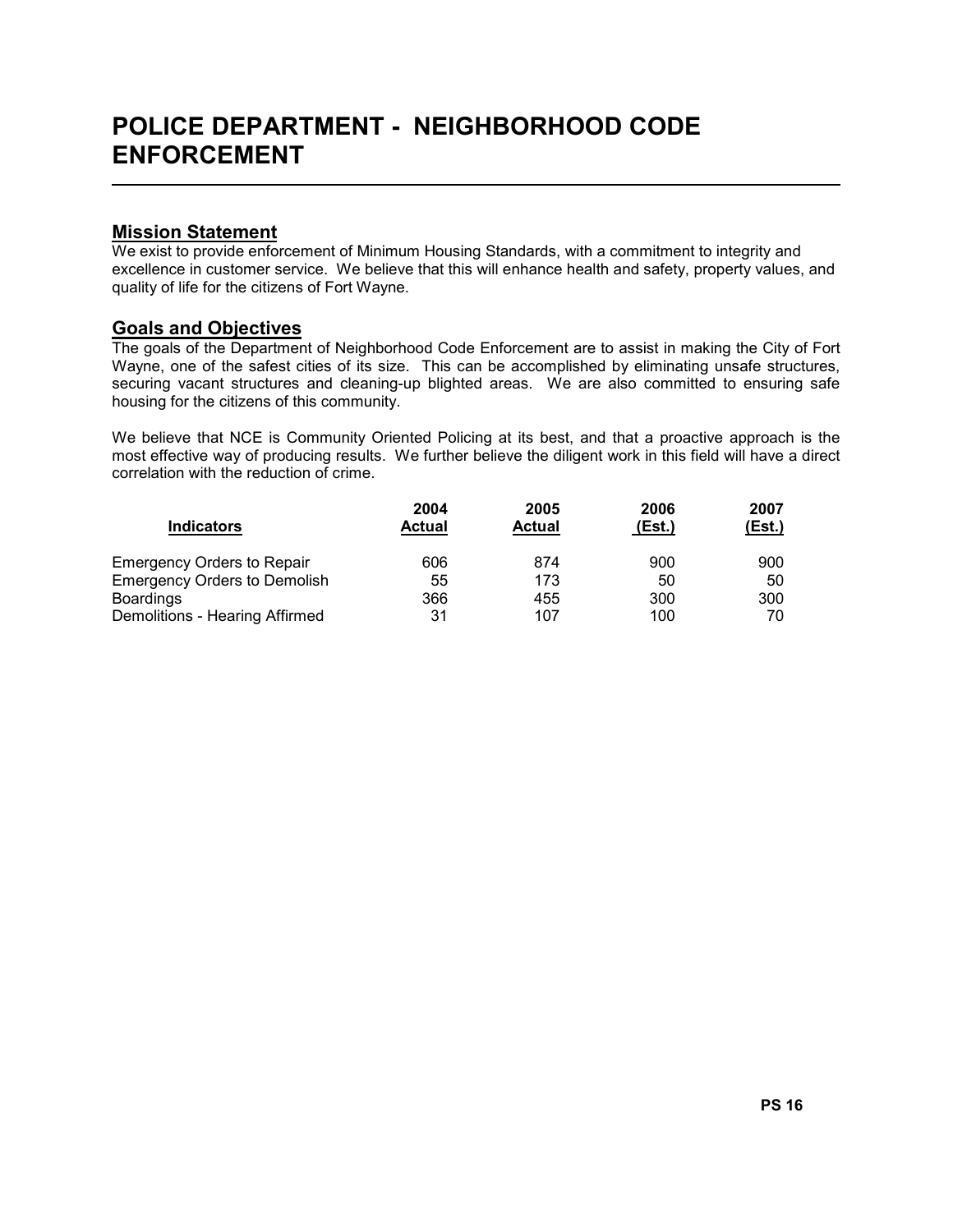# POLICE DEPARTMENT - CODE ENFORCEMENT Dept # 010-030-NCED

| 2005<br><b>APPROVED</b><br>2007<br>FROM 2006 APPR<br>FROM 2006 APPR<br><b>ACTUAL</b><br><b>THRU 06/30/06</b><br><b>SUBMITTED</b><br>TO 2007<br>TO 2007<br>\$<br>4111 WAGES-REG<br>\$<br>648,490<br>862,659<br>\$<br>1,018,746 \$<br>156,088<br>4115 PARTTIME<br>19,869<br>31,997<br>31,997<br>$\overline{\phantom{a}}$<br>4121 VACATION PAY<br>3,000<br>3,000<br>$\overline{\phantom{a}}$<br>$\overline{\phantom{a}}$<br>\$<br>668,359<br>894,655<br>17.78%<br><b>TOTAL WAGES</b><br>\$<br>$1,053,743$ \$<br>159,088<br>\$<br>4131 PERF<br>48,918<br>32,425<br>66,154<br>17,236<br>4132 FICA<br>49,388<br>68,041<br>80,973<br>12,932<br>4134 GROUP HEALTH INS<br>123,695<br>7,635<br>204,100<br>211,735<br>526<br>4136 UNEMPLOYMENT<br>348<br>532<br>1,058<br>4137 WORKERS COMP<br>10,188<br>(1,676)<br>10,648<br>8,972<br>4138 CLOTHING ALLOWANCE<br>7,800<br>7,800<br>$\overline{\phantom{a}}$<br>$\blacksquare$<br>413A PERF/FRINGE<br>26,683<br>5,071<br>19,454<br>31,754<br>413R RETIREE INSURANCE<br>14,004<br>15,700<br>8,500<br>(7, 200)<br>\$<br><b>TOTAL 4100</b><br>917,861<br>15.87%<br>\$<br>1,269,277<br>\$<br>1,470,689<br>201,412<br>\$<br>\$<br>4214 SAFETY ITEMS<br>\$<br>\$<br>148<br>125<br>125<br>-\$<br>4219 OTHR OFFC SUPPL<br>12,047<br>12,000<br>13,500<br>1,500<br>4231 GASOLINE<br>13,627<br>16,200<br>7,290<br>23,490<br>4299 OTHER MTLS<br>1,357<br>2,455<br>2,455<br>$\sim$<br>429C CLOTHING<br>319<br>(2,871)<br>3,190<br>$\overline{\phantom{a}}$<br>17.42%<br><b>TOTAL 4200</b><br>\$<br>27,179<br>33,970<br>5,919<br>\$<br>\$<br>39,889<br>\$<br>\$<br>\$<br>4311 LEGAL SRVCS<br>119<br>\$<br>\$<br>4312 MEDICAL SERVICES<br>4314 CONSULT SRVCS<br>25,000<br>25,000<br>431E RANDOM DRUG SCREEN<br>1,362<br>1,362<br>382<br>431K SEMINAR FEES<br>2,678<br>3,060<br>4322 POSTAGE<br>21,820<br>26,000<br>3,000<br>29,000<br>4323 TELEPHONE<br>8,024<br>6,812<br>8,160<br>14,972<br>4324 TRAVEL<br>2,004<br>1,361<br>(643)<br>$\overline{\phantom{a}}$<br>4326 MILEAGE<br>4,717<br>4,000<br>10,000<br>6,000<br>432C CELL PHONE<br>616<br>720<br>1,176<br>1,792<br>432L LONG DISTANCE<br>207<br>240<br>60<br>300<br>4331 PRINTING<br>5,854<br>2,154<br>10,846<br>13,000<br>4332 PUB LEGAL<br>1,551<br>85<br>2,150<br>2,235<br>4341 PROPERTY INSUR<br>13<br>414<br>427<br>$\sim$<br>4342 LIABILITY INSUR<br>888<br>7,680<br>8,196<br>516<br>4343 OFCL/CRIME BOND<br>118<br>132<br>122<br>10<br>4344 OTHER CASUALTY INSUR<br>148<br>71<br>(77)<br>$\sim$<br>1,243<br>4345 AUTO INSUR<br>1,464<br>1,134<br>(330)<br>4361 BOARD UPS<br>65,503<br>65,000<br>50,000<br>(15,000)<br>4363 CONT OTH REP<br>616<br>1,800<br>1,800<br>4364 WEEDS<br>229,694<br>300,000<br>300,000<br>$\overline{\phantom{a}}$<br>924<br>4365 JANITORIAL SRVCS<br>2,363<br>$\sim$<br>(924)<br>4369 CLEAN UPS<br>130,481<br>125,000<br>145,000<br>20,000<br>436N GARAGE NON-TARGET<br>2,274<br>1,500<br>2,400<br>900<br>436T GARAGE TARGET<br>17,502<br>16,152<br>12,048<br>(4, 104)<br>4371 BLDG RENT<br>68,784<br>73,027<br>80,782<br>7,755<br>4374 OTHR EQ RENT<br>2,616<br>2,617<br>2,616<br>$\sim$<br>4377 CC BLD PKG<br>115<br>140<br>160<br>20<br>4391 SUBS & DUES<br>2,224<br>2,741<br>2,741<br>$\overline{\phantom{a}}$<br>4399 OTHR SRVCS<br>7,966<br>3,426<br>26,710<br>30,136<br>439B MASTER LEASE<br>9,510<br>17,344<br>43,190<br>25,846<br>15.69%<br><b>TOTAL 4300</b><br>\$<br>584,910 \$<br>676,752<br>782,915<br>106,163<br>\$<br>\$<br>\$<br>4443 PUR OFFC EQP<br>\$<br>12,573<br>$2,458$ \$<br>$12,573$ \$<br>4445 PUR COMPUTER<br>1,020<br>$\overline{\phantom{a}}$<br>$\overline{\phantom{a}}$<br>$\overline{\phantom{a}}$<br>850<br>(2,310)<br>4451 PUR FURNITURE<br>3,160<br>$\sim$<br>324.78%**<br>TOTAL 4400<br>\$<br>3,478<br>$13,423$ \$<br>10,263<br>\$<br>3,160<br>\$<br>\$<br>1,533,428 \$<br>323,756<br>2,306,916 \$<br>\$ | <b>2007 BUDGET COMPARISON</b> |  |           |  | \$ INCREASE |            |          |  |  |  |  |  |  |
|-----------------------------------------------------------------------------------------------------------------------------------------------------------------------------------------------------------------------------------------------------------------------------------------------------------------------------------------------------------------------------------------------------------------------------------------------------------------------------------------------------------------------------------------------------------------------------------------------------------------------------------------------------------------------------------------------------------------------------------------------------------------------------------------------------------------------------------------------------------------------------------------------------------------------------------------------------------------------------------------------------------------------------------------------------------------------------------------------------------------------------------------------------------------------------------------------------------------------------------------------------------------------------------------------------------------------------------------------------------------------------------------------------------------------------------------------------------------------------------------------------------------------------------------------------------------------------------------------------------------------------------------------------------------------------------------------------------------------------------------------------------------------------------------------------------------------------------------------------------------------------------------------------------------------------------------------------------------------------------------------------------------------------------------------------------------------------------------------------------------------------------------------------------------------------------------------------------------------------------------------------------------------------------------------------------------------------------------------------------------------------------------------------------------------------------------------------------------------------------------------------------------------------------------------------------------------------------------------------------------------------------------------------------------------------------------------------------------------------------------------------------------------------------------------------------------------------------------------------------------------------------------------------------------------------------------------------------------------------------------------------------------------------------------------------------------------------------------------------------------------------------------------------------------------------------------------------------------------------------------------------------------------------------------------------------------------------------------------------------------------------------------------------------------------------------------------------------------------------------------------------------------------------------------------------------------------------------------------------------------------------------------------------------------------------------------------------------------------------------------------------------------------------------------------------------------------------------------------------------|-------------------------------|--|-----------|--|-------------|------------|----------|--|--|--|--|--|--|
|                                                                                                                                                                                                                                                                                                                                                                                                                                                                                                                                                                                                                                                                                                                                                                                                                                                                                                                                                                                                                                                                                                                                                                                                                                                                                                                                                                                                                                                                                                                                                                                                                                                                                                                                                                                                                                                                                                                                                                                                                                                                                                                                                                                                                                                                                                                                                                                                                                                                                                                                                                                                                                                                                                                                                                                                                                                                                                                                                                                                                                                                                                                                                                                                                                                                                                                                                                                                                                                                                                                                                                                                                                                                                                                                                                                                                                                           |                               |  | 2006      |  |             | (DECREASE) | % CHANGE |  |  |  |  |  |  |
|                                                                                                                                                                                                                                                                                                                                                                                                                                                                                                                                                                                                                                                                                                                                                                                                                                                                                                                                                                                                                                                                                                                                                                                                                                                                                                                                                                                                                                                                                                                                                                                                                                                                                                                                                                                                                                                                                                                                                                                                                                                                                                                                                                                                                                                                                                                                                                                                                                                                                                                                                                                                                                                                                                                                                                                                                                                                                                                                                                                                                                                                                                                                                                                                                                                                                                                                                                                                                                                                                                                                                                                                                                                                                                                                                                                                                                                           |                               |  |           |  |             |            |          |  |  |  |  |  |  |
|                                                                                                                                                                                                                                                                                                                                                                                                                                                                                                                                                                                                                                                                                                                                                                                                                                                                                                                                                                                                                                                                                                                                                                                                                                                                                                                                                                                                                                                                                                                                                                                                                                                                                                                                                                                                                                                                                                                                                                                                                                                                                                                                                                                                                                                                                                                                                                                                                                                                                                                                                                                                                                                                                                                                                                                                                                                                                                                                                                                                                                                                                                                                                                                                                                                                                                                                                                                                                                                                                                                                                                                                                                                                                                                                                                                                                                                           |                               |  |           |  |             |            |          |  |  |  |  |  |  |
|                                                                                                                                                                                                                                                                                                                                                                                                                                                                                                                                                                                                                                                                                                                                                                                                                                                                                                                                                                                                                                                                                                                                                                                                                                                                                                                                                                                                                                                                                                                                                                                                                                                                                                                                                                                                                                                                                                                                                                                                                                                                                                                                                                                                                                                                                                                                                                                                                                                                                                                                                                                                                                                                                                                                                                                                                                                                                                                                                                                                                                                                                                                                                                                                                                                                                                                                                                                                                                                                                                                                                                                                                                                                                                                                                                                                                                                           |                               |  |           |  |             |            |          |  |  |  |  |  |  |
|                                                                                                                                                                                                                                                                                                                                                                                                                                                                                                                                                                                                                                                                                                                                                                                                                                                                                                                                                                                                                                                                                                                                                                                                                                                                                                                                                                                                                                                                                                                                                                                                                                                                                                                                                                                                                                                                                                                                                                                                                                                                                                                                                                                                                                                                                                                                                                                                                                                                                                                                                                                                                                                                                                                                                                                                                                                                                                                                                                                                                                                                                                                                                                                                                                                                                                                                                                                                                                                                                                                                                                                                                                                                                                                                                                                                                                                           |                               |  |           |  |             |            |          |  |  |  |  |  |  |
|                                                                                                                                                                                                                                                                                                                                                                                                                                                                                                                                                                                                                                                                                                                                                                                                                                                                                                                                                                                                                                                                                                                                                                                                                                                                                                                                                                                                                                                                                                                                                                                                                                                                                                                                                                                                                                                                                                                                                                                                                                                                                                                                                                                                                                                                                                                                                                                                                                                                                                                                                                                                                                                                                                                                                                                                                                                                                                                                                                                                                                                                                                                                                                                                                                                                                                                                                                                                                                                                                                                                                                                                                                                                                                                                                                                                                                                           |                               |  |           |  |             |            |          |  |  |  |  |  |  |
|                                                                                                                                                                                                                                                                                                                                                                                                                                                                                                                                                                                                                                                                                                                                                                                                                                                                                                                                                                                                                                                                                                                                                                                                                                                                                                                                                                                                                                                                                                                                                                                                                                                                                                                                                                                                                                                                                                                                                                                                                                                                                                                                                                                                                                                                                                                                                                                                                                                                                                                                                                                                                                                                                                                                                                                                                                                                                                                                                                                                                                                                                                                                                                                                                                                                                                                                                                                                                                                                                                                                                                                                                                                                                                                                                                                                                                                           |                               |  |           |  |             |            |          |  |  |  |  |  |  |
|                                                                                                                                                                                                                                                                                                                                                                                                                                                                                                                                                                                                                                                                                                                                                                                                                                                                                                                                                                                                                                                                                                                                                                                                                                                                                                                                                                                                                                                                                                                                                                                                                                                                                                                                                                                                                                                                                                                                                                                                                                                                                                                                                                                                                                                                                                                                                                                                                                                                                                                                                                                                                                                                                                                                                                                                                                                                                                                                                                                                                                                                                                                                                                                                                                                                                                                                                                                                                                                                                                                                                                                                                                                                                                                                                                                                                                                           |                               |  |           |  |             |            |          |  |  |  |  |  |  |
|                                                                                                                                                                                                                                                                                                                                                                                                                                                                                                                                                                                                                                                                                                                                                                                                                                                                                                                                                                                                                                                                                                                                                                                                                                                                                                                                                                                                                                                                                                                                                                                                                                                                                                                                                                                                                                                                                                                                                                                                                                                                                                                                                                                                                                                                                                                                                                                                                                                                                                                                                                                                                                                                                                                                                                                                                                                                                                                                                                                                                                                                                                                                                                                                                                                                                                                                                                                                                                                                                                                                                                                                                                                                                                                                                                                                                                                           |                               |  |           |  |             |            |          |  |  |  |  |  |  |
|                                                                                                                                                                                                                                                                                                                                                                                                                                                                                                                                                                                                                                                                                                                                                                                                                                                                                                                                                                                                                                                                                                                                                                                                                                                                                                                                                                                                                                                                                                                                                                                                                                                                                                                                                                                                                                                                                                                                                                                                                                                                                                                                                                                                                                                                                                                                                                                                                                                                                                                                                                                                                                                                                                                                                                                                                                                                                                                                                                                                                                                                                                                                                                                                                                                                                                                                                                                                                                                                                                                                                                                                                                                                                                                                                                                                                                                           |                               |  |           |  |             |            |          |  |  |  |  |  |  |
|                                                                                                                                                                                                                                                                                                                                                                                                                                                                                                                                                                                                                                                                                                                                                                                                                                                                                                                                                                                                                                                                                                                                                                                                                                                                                                                                                                                                                                                                                                                                                                                                                                                                                                                                                                                                                                                                                                                                                                                                                                                                                                                                                                                                                                                                                                                                                                                                                                                                                                                                                                                                                                                                                                                                                                                                                                                                                                                                                                                                                                                                                                                                                                                                                                                                                                                                                                                                                                                                                                                                                                                                                                                                                                                                                                                                                                                           |                               |  |           |  |             |            |          |  |  |  |  |  |  |
|                                                                                                                                                                                                                                                                                                                                                                                                                                                                                                                                                                                                                                                                                                                                                                                                                                                                                                                                                                                                                                                                                                                                                                                                                                                                                                                                                                                                                                                                                                                                                                                                                                                                                                                                                                                                                                                                                                                                                                                                                                                                                                                                                                                                                                                                                                                                                                                                                                                                                                                                                                                                                                                                                                                                                                                                                                                                                                                                                                                                                                                                                                                                                                                                                                                                                                                                                                                                                                                                                                                                                                                                                                                                                                                                                                                                                                                           |                               |  |           |  |             |            |          |  |  |  |  |  |  |
|                                                                                                                                                                                                                                                                                                                                                                                                                                                                                                                                                                                                                                                                                                                                                                                                                                                                                                                                                                                                                                                                                                                                                                                                                                                                                                                                                                                                                                                                                                                                                                                                                                                                                                                                                                                                                                                                                                                                                                                                                                                                                                                                                                                                                                                                                                                                                                                                                                                                                                                                                                                                                                                                                                                                                                                                                                                                                                                                                                                                                                                                                                                                                                                                                                                                                                                                                                                                                                                                                                                                                                                                                                                                                                                                                                                                                                                           |                               |  |           |  |             |            |          |  |  |  |  |  |  |
|                                                                                                                                                                                                                                                                                                                                                                                                                                                                                                                                                                                                                                                                                                                                                                                                                                                                                                                                                                                                                                                                                                                                                                                                                                                                                                                                                                                                                                                                                                                                                                                                                                                                                                                                                                                                                                                                                                                                                                                                                                                                                                                                                                                                                                                                                                                                                                                                                                                                                                                                                                                                                                                                                                                                                                                                                                                                                                                                                                                                                                                                                                                                                                                                                                                                                                                                                                                                                                                                                                                                                                                                                                                                                                                                                                                                                                                           |                               |  |           |  |             |            |          |  |  |  |  |  |  |
|                                                                                                                                                                                                                                                                                                                                                                                                                                                                                                                                                                                                                                                                                                                                                                                                                                                                                                                                                                                                                                                                                                                                                                                                                                                                                                                                                                                                                                                                                                                                                                                                                                                                                                                                                                                                                                                                                                                                                                                                                                                                                                                                                                                                                                                                                                                                                                                                                                                                                                                                                                                                                                                                                                                                                                                                                                                                                                                                                                                                                                                                                                                                                                                                                                                                                                                                                                                                                                                                                                                                                                                                                                                                                                                                                                                                                                                           |                               |  |           |  |             |            |          |  |  |  |  |  |  |
|                                                                                                                                                                                                                                                                                                                                                                                                                                                                                                                                                                                                                                                                                                                                                                                                                                                                                                                                                                                                                                                                                                                                                                                                                                                                                                                                                                                                                                                                                                                                                                                                                                                                                                                                                                                                                                                                                                                                                                                                                                                                                                                                                                                                                                                                                                                                                                                                                                                                                                                                                                                                                                                                                                                                                                                                                                                                                                                                                                                                                                                                                                                                                                                                                                                                                                                                                                                                                                                                                                                                                                                                                                                                                                                                                                                                                                                           |                               |  |           |  |             |            |          |  |  |  |  |  |  |
|                                                                                                                                                                                                                                                                                                                                                                                                                                                                                                                                                                                                                                                                                                                                                                                                                                                                                                                                                                                                                                                                                                                                                                                                                                                                                                                                                                                                                                                                                                                                                                                                                                                                                                                                                                                                                                                                                                                                                                                                                                                                                                                                                                                                                                                                                                                                                                                                                                                                                                                                                                                                                                                                                                                                                                                                                                                                                                                                                                                                                                                                                                                                                                                                                                                                                                                                                                                                                                                                                                                                                                                                                                                                                                                                                                                                                                                           |                               |  |           |  |             |            |          |  |  |  |  |  |  |
|                                                                                                                                                                                                                                                                                                                                                                                                                                                                                                                                                                                                                                                                                                                                                                                                                                                                                                                                                                                                                                                                                                                                                                                                                                                                                                                                                                                                                                                                                                                                                                                                                                                                                                                                                                                                                                                                                                                                                                                                                                                                                                                                                                                                                                                                                                                                                                                                                                                                                                                                                                                                                                                                                                                                                                                                                                                                                                                                                                                                                                                                                                                                                                                                                                                                                                                                                                                                                                                                                                                                                                                                                                                                                                                                                                                                                                                           |                               |  |           |  |             |            |          |  |  |  |  |  |  |
|                                                                                                                                                                                                                                                                                                                                                                                                                                                                                                                                                                                                                                                                                                                                                                                                                                                                                                                                                                                                                                                                                                                                                                                                                                                                                                                                                                                                                                                                                                                                                                                                                                                                                                                                                                                                                                                                                                                                                                                                                                                                                                                                                                                                                                                                                                                                                                                                                                                                                                                                                                                                                                                                                                                                                                                                                                                                                                                                                                                                                                                                                                                                                                                                                                                                                                                                                                                                                                                                                                                                                                                                                                                                                                                                                                                                                                                           |                               |  |           |  |             |            |          |  |  |  |  |  |  |
|                                                                                                                                                                                                                                                                                                                                                                                                                                                                                                                                                                                                                                                                                                                                                                                                                                                                                                                                                                                                                                                                                                                                                                                                                                                                                                                                                                                                                                                                                                                                                                                                                                                                                                                                                                                                                                                                                                                                                                                                                                                                                                                                                                                                                                                                                                                                                                                                                                                                                                                                                                                                                                                                                                                                                                                                                                                                                                                                                                                                                                                                                                                                                                                                                                                                                                                                                                                                                                                                                                                                                                                                                                                                                                                                                                                                                                                           |                               |  |           |  |             |            |          |  |  |  |  |  |  |
|                                                                                                                                                                                                                                                                                                                                                                                                                                                                                                                                                                                                                                                                                                                                                                                                                                                                                                                                                                                                                                                                                                                                                                                                                                                                                                                                                                                                                                                                                                                                                                                                                                                                                                                                                                                                                                                                                                                                                                                                                                                                                                                                                                                                                                                                                                                                                                                                                                                                                                                                                                                                                                                                                                                                                                                                                                                                                                                                                                                                                                                                                                                                                                                                                                                                                                                                                                                                                                                                                                                                                                                                                                                                                                                                                                                                                                                           |                               |  |           |  |             |            |          |  |  |  |  |  |  |
|                                                                                                                                                                                                                                                                                                                                                                                                                                                                                                                                                                                                                                                                                                                                                                                                                                                                                                                                                                                                                                                                                                                                                                                                                                                                                                                                                                                                                                                                                                                                                                                                                                                                                                                                                                                                                                                                                                                                                                                                                                                                                                                                                                                                                                                                                                                                                                                                                                                                                                                                                                                                                                                                                                                                                                                                                                                                                                                                                                                                                                                                                                                                                                                                                                                                                                                                                                                                                                                                                                                                                                                                                                                                                                                                                                                                                                                           |                               |  |           |  |             |            |          |  |  |  |  |  |  |
|                                                                                                                                                                                                                                                                                                                                                                                                                                                                                                                                                                                                                                                                                                                                                                                                                                                                                                                                                                                                                                                                                                                                                                                                                                                                                                                                                                                                                                                                                                                                                                                                                                                                                                                                                                                                                                                                                                                                                                                                                                                                                                                                                                                                                                                                                                                                                                                                                                                                                                                                                                                                                                                                                                                                                                                                                                                                                                                                                                                                                                                                                                                                                                                                                                                                                                                                                                                                                                                                                                                                                                                                                                                                                                                                                                                                                                                           |                               |  |           |  |             |            |          |  |  |  |  |  |  |
|                                                                                                                                                                                                                                                                                                                                                                                                                                                                                                                                                                                                                                                                                                                                                                                                                                                                                                                                                                                                                                                                                                                                                                                                                                                                                                                                                                                                                                                                                                                                                                                                                                                                                                                                                                                                                                                                                                                                                                                                                                                                                                                                                                                                                                                                                                                                                                                                                                                                                                                                                                                                                                                                                                                                                                                                                                                                                                                                                                                                                                                                                                                                                                                                                                                                                                                                                                                                                                                                                                                                                                                                                                                                                                                                                                                                                                                           |                               |  |           |  |             |            |          |  |  |  |  |  |  |
|                                                                                                                                                                                                                                                                                                                                                                                                                                                                                                                                                                                                                                                                                                                                                                                                                                                                                                                                                                                                                                                                                                                                                                                                                                                                                                                                                                                                                                                                                                                                                                                                                                                                                                                                                                                                                                                                                                                                                                                                                                                                                                                                                                                                                                                                                                                                                                                                                                                                                                                                                                                                                                                                                                                                                                                                                                                                                                                                                                                                                                                                                                                                                                                                                                                                                                                                                                                                                                                                                                                                                                                                                                                                                                                                                                                                                                                           |                               |  |           |  |             |            |          |  |  |  |  |  |  |
|                                                                                                                                                                                                                                                                                                                                                                                                                                                                                                                                                                                                                                                                                                                                                                                                                                                                                                                                                                                                                                                                                                                                                                                                                                                                                                                                                                                                                                                                                                                                                                                                                                                                                                                                                                                                                                                                                                                                                                                                                                                                                                                                                                                                                                                                                                                                                                                                                                                                                                                                                                                                                                                                                                                                                                                                                                                                                                                                                                                                                                                                                                                                                                                                                                                                                                                                                                                                                                                                                                                                                                                                                                                                                                                                                                                                                                                           |                               |  |           |  |             |            |          |  |  |  |  |  |  |
|                                                                                                                                                                                                                                                                                                                                                                                                                                                                                                                                                                                                                                                                                                                                                                                                                                                                                                                                                                                                                                                                                                                                                                                                                                                                                                                                                                                                                                                                                                                                                                                                                                                                                                                                                                                                                                                                                                                                                                                                                                                                                                                                                                                                                                                                                                                                                                                                                                                                                                                                                                                                                                                                                                                                                                                                                                                                                                                                                                                                                                                                                                                                                                                                                                                                                                                                                                                                                                                                                                                                                                                                                                                                                                                                                                                                                                                           |                               |  |           |  |             |            |          |  |  |  |  |  |  |
|                                                                                                                                                                                                                                                                                                                                                                                                                                                                                                                                                                                                                                                                                                                                                                                                                                                                                                                                                                                                                                                                                                                                                                                                                                                                                                                                                                                                                                                                                                                                                                                                                                                                                                                                                                                                                                                                                                                                                                                                                                                                                                                                                                                                                                                                                                                                                                                                                                                                                                                                                                                                                                                                                                                                                                                                                                                                                                                                                                                                                                                                                                                                                                                                                                                                                                                                                                                                                                                                                                                                                                                                                                                                                                                                                                                                                                                           |                               |  |           |  |             |            |          |  |  |  |  |  |  |
|                                                                                                                                                                                                                                                                                                                                                                                                                                                                                                                                                                                                                                                                                                                                                                                                                                                                                                                                                                                                                                                                                                                                                                                                                                                                                                                                                                                                                                                                                                                                                                                                                                                                                                                                                                                                                                                                                                                                                                                                                                                                                                                                                                                                                                                                                                                                                                                                                                                                                                                                                                                                                                                                                                                                                                                                                                                                                                                                                                                                                                                                                                                                                                                                                                                                                                                                                                                                                                                                                                                                                                                                                                                                                                                                                                                                                                                           |                               |  |           |  |             |            |          |  |  |  |  |  |  |
|                                                                                                                                                                                                                                                                                                                                                                                                                                                                                                                                                                                                                                                                                                                                                                                                                                                                                                                                                                                                                                                                                                                                                                                                                                                                                                                                                                                                                                                                                                                                                                                                                                                                                                                                                                                                                                                                                                                                                                                                                                                                                                                                                                                                                                                                                                                                                                                                                                                                                                                                                                                                                                                                                                                                                                                                                                                                                                                                                                                                                                                                                                                                                                                                                                                                                                                                                                                                                                                                                                                                                                                                                                                                                                                                                                                                                                                           |                               |  |           |  |             |            |          |  |  |  |  |  |  |
|                                                                                                                                                                                                                                                                                                                                                                                                                                                                                                                                                                                                                                                                                                                                                                                                                                                                                                                                                                                                                                                                                                                                                                                                                                                                                                                                                                                                                                                                                                                                                                                                                                                                                                                                                                                                                                                                                                                                                                                                                                                                                                                                                                                                                                                                                                                                                                                                                                                                                                                                                                                                                                                                                                                                                                                                                                                                                                                                                                                                                                                                                                                                                                                                                                                                                                                                                                                                                                                                                                                                                                                                                                                                                                                                                                                                                                                           |                               |  |           |  |             |            |          |  |  |  |  |  |  |
|                                                                                                                                                                                                                                                                                                                                                                                                                                                                                                                                                                                                                                                                                                                                                                                                                                                                                                                                                                                                                                                                                                                                                                                                                                                                                                                                                                                                                                                                                                                                                                                                                                                                                                                                                                                                                                                                                                                                                                                                                                                                                                                                                                                                                                                                                                                                                                                                                                                                                                                                                                                                                                                                                                                                                                                                                                                                                                                                                                                                                                                                                                                                                                                                                                                                                                                                                                                                                                                                                                                                                                                                                                                                                                                                                                                                                                                           |                               |  |           |  |             |            |          |  |  |  |  |  |  |
|                                                                                                                                                                                                                                                                                                                                                                                                                                                                                                                                                                                                                                                                                                                                                                                                                                                                                                                                                                                                                                                                                                                                                                                                                                                                                                                                                                                                                                                                                                                                                                                                                                                                                                                                                                                                                                                                                                                                                                                                                                                                                                                                                                                                                                                                                                                                                                                                                                                                                                                                                                                                                                                                                                                                                                                                                                                                                                                                                                                                                                                                                                                                                                                                                                                                                                                                                                                                                                                                                                                                                                                                                                                                                                                                                                                                                                                           |                               |  |           |  |             |            |          |  |  |  |  |  |  |
|                                                                                                                                                                                                                                                                                                                                                                                                                                                                                                                                                                                                                                                                                                                                                                                                                                                                                                                                                                                                                                                                                                                                                                                                                                                                                                                                                                                                                                                                                                                                                                                                                                                                                                                                                                                                                                                                                                                                                                                                                                                                                                                                                                                                                                                                                                                                                                                                                                                                                                                                                                                                                                                                                                                                                                                                                                                                                                                                                                                                                                                                                                                                                                                                                                                                                                                                                                                                                                                                                                                                                                                                                                                                                                                                                                                                                                                           |                               |  |           |  |             |            |          |  |  |  |  |  |  |
|                                                                                                                                                                                                                                                                                                                                                                                                                                                                                                                                                                                                                                                                                                                                                                                                                                                                                                                                                                                                                                                                                                                                                                                                                                                                                                                                                                                                                                                                                                                                                                                                                                                                                                                                                                                                                                                                                                                                                                                                                                                                                                                                                                                                                                                                                                                                                                                                                                                                                                                                                                                                                                                                                                                                                                                                                                                                                                                                                                                                                                                                                                                                                                                                                                                                                                                                                                                                                                                                                                                                                                                                                                                                                                                                                                                                                                                           |                               |  |           |  |             |            |          |  |  |  |  |  |  |
|                                                                                                                                                                                                                                                                                                                                                                                                                                                                                                                                                                                                                                                                                                                                                                                                                                                                                                                                                                                                                                                                                                                                                                                                                                                                                                                                                                                                                                                                                                                                                                                                                                                                                                                                                                                                                                                                                                                                                                                                                                                                                                                                                                                                                                                                                                                                                                                                                                                                                                                                                                                                                                                                                                                                                                                                                                                                                                                                                                                                                                                                                                                                                                                                                                                                                                                                                                                                                                                                                                                                                                                                                                                                                                                                                                                                                                                           |                               |  |           |  |             |            |          |  |  |  |  |  |  |
|                                                                                                                                                                                                                                                                                                                                                                                                                                                                                                                                                                                                                                                                                                                                                                                                                                                                                                                                                                                                                                                                                                                                                                                                                                                                                                                                                                                                                                                                                                                                                                                                                                                                                                                                                                                                                                                                                                                                                                                                                                                                                                                                                                                                                                                                                                                                                                                                                                                                                                                                                                                                                                                                                                                                                                                                                                                                                                                                                                                                                                                                                                                                                                                                                                                                                                                                                                                                                                                                                                                                                                                                                                                                                                                                                                                                                                                           |                               |  |           |  |             |            |          |  |  |  |  |  |  |
|                                                                                                                                                                                                                                                                                                                                                                                                                                                                                                                                                                                                                                                                                                                                                                                                                                                                                                                                                                                                                                                                                                                                                                                                                                                                                                                                                                                                                                                                                                                                                                                                                                                                                                                                                                                                                                                                                                                                                                                                                                                                                                                                                                                                                                                                                                                                                                                                                                                                                                                                                                                                                                                                                                                                                                                                                                                                                                                                                                                                                                                                                                                                                                                                                                                                                                                                                                                                                                                                                                                                                                                                                                                                                                                                                                                                                                                           |                               |  |           |  |             |            |          |  |  |  |  |  |  |
|                                                                                                                                                                                                                                                                                                                                                                                                                                                                                                                                                                                                                                                                                                                                                                                                                                                                                                                                                                                                                                                                                                                                                                                                                                                                                                                                                                                                                                                                                                                                                                                                                                                                                                                                                                                                                                                                                                                                                                                                                                                                                                                                                                                                                                                                                                                                                                                                                                                                                                                                                                                                                                                                                                                                                                                                                                                                                                                                                                                                                                                                                                                                                                                                                                                                                                                                                                                                                                                                                                                                                                                                                                                                                                                                                                                                                                                           |                               |  |           |  |             |            |          |  |  |  |  |  |  |
|                                                                                                                                                                                                                                                                                                                                                                                                                                                                                                                                                                                                                                                                                                                                                                                                                                                                                                                                                                                                                                                                                                                                                                                                                                                                                                                                                                                                                                                                                                                                                                                                                                                                                                                                                                                                                                                                                                                                                                                                                                                                                                                                                                                                                                                                                                                                                                                                                                                                                                                                                                                                                                                                                                                                                                                                                                                                                                                                                                                                                                                                                                                                                                                                                                                                                                                                                                                                                                                                                                                                                                                                                                                                                                                                                                                                                                                           |                               |  |           |  |             |            |          |  |  |  |  |  |  |
|                                                                                                                                                                                                                                                                                                                                                                                                                                                                                                                                                                                                                                                                                                                                                                                                                                                                                                                                                                                                                                                                                                                                                                                                                                                                                                                                                                                                                                                                                                                                                                                                                                                                                                                                                                                                                                                                                                                                                                                                                                                                                                                                                                                                                                                                                                                                                                                                                                                                                                                                                                                                                                                                                                                                                                                                                                                                                                                                                                                                                                                                                                                                                                                                                                                                                                                                                                                                                                                                                                                                                                                                                                                                                                                                                                                                                                                           |                               |  |           |  |             |            |          |  |  |  |  |  |  |
|                                                                                                                                                                                                                                                                                                                                                                                                                                                                                                                                                                                                                                                                                                                                                                                                                                                                                                                                                                                                                                                                                                                                                                                                                                                                                                                                                                                                                                                                                                                                                                                                                                                                                                                                                                                                                                                                                                                                                                                                                                                                                                                                                                                                                                                                                                                                                                                                                                                                                                                                                                                                                                                                                                                                                                                                                                                                                                                                                                                                                                                                                                                                                                                                                                                                                                                                                                                                                                                                                                                                                                                                                                                                                                                                                                                                                                                           |                               |  |           |  |             |            |          |  |  |  |  |  |  |
|                                                                                                                                                                                                                                                                                                                                                                                                                                                                                                                                                                                                                                                                                                                                                                                                                                                                                                                                                                                                                                                                                                                                                                                                                                                                                                                                                                                                                                                                                                                                                                                                                                                                                                                                                                                                                                                                                                                                                                                                                                                                                                                                                                                                                                                                                                                                                                                                                                                                                                                                                                                                                                                                                                                                                                                                                                                                                                                                                                                                                                                                                                                                                                                                                                                                                                                                                                                                                                                                                                                                                                                                                                                                                                                                                                                                                                                           |                               |  |           |  |             |            |          |  |  |  |  |  |  |
|                                                                                                                                                                                                                                                                                                                                                                                                                                                                                                                                                                                                                                                                                                                                                                                                                                                                                                                                                                                                                                                                                                                                                                                                                                                                                                                                                                                                                                                                                                                                                                                                                                                                                                                                                                                                                                                                                                                                                                                                                                                                                                                                                                                                                                                                                                                                                                                                                                                                                                                                                                                                                                                                                                                                                                                                                                                                                                                                                                                                                                                                                                                                                                                                                                                                                                                                                                                                                                                                                                                                                                                                                                                                                                                                                                                                                                                           |                               |  |           |  |             |            |          |  |  |  |  |  |  |
|                                                                                                                                                                                                                                                                                                                                                                                                                                                                                                                                                                                                                                                                                                                                                                                                                                                                                                                                                                                                                                                                                                                                                                                                                                                                                                                                                                                                                                                                                                                                                                                                                                                                                                                                                                                                                                                                                                                                                                                                                                                                                                                                                                                                                                                                                                                                                                                                                                                                                                                                                                                                                                                                                                                                                                                                                                                                                                                                                                                                                                                                                                                                                                                                                                                                                                                                                                                                                                                                                                                                                                                                                                                                                                                                                                                                                                                           |                               |  |           |  |             |            |          |  |  |  |  |  |  |
|                                                                                                                                                                                                                                                                                                                                                                                                                                                                                                                                                                                                                                                                                                                                                                                                                                                                                                                                                                                                                                                                                                                                                                                                                                                                                                                                                                                                                                                                                                                                                                                                                                                                                                                                                                                                                                                                                                                                                                                                                                                                                                                                                                                                                                                                                                                                                                                                                                                                                                                                                                                                                                                                                                                                                                                                                                                                                                                                                                                                                                                                                                                                                                                                                                                                                                                                                                                                                                                                                                                                                                                                                                                                                                                                                                                                                                                           |                               |  |           |  |             |            |          |  |  |  |  |  |  |
|                                                                                                                                                                                                                                                                                                                                                                                                                                                                                                                                                                                                                                                                                                                                                                                                                                                                                                                                                                                                                                                                                                                                                                                                                                                                                                                                                                                                                                                                                                                                                                                                                                                                                                                                                                                                                                                                                                                                                                                                                                                                                                                                                                                                                                                                                                                                                                                                                                                                                                                                                                                                                                                                                                                                                                                                                                                                                                                                                                                                                                                                                                                                                                                                                                                                                                                                                                                                                                                                                                                                                                                                                                                                                                                                                                                                                                                           |                               |  |           |  |             |            |          |  |  |  |  |  |  |
|                                                                                                                                                                                                                                                                                                                                                                                                                                                                                                                                                                                                                                                                                                                                                                                                                                                                                                                                                                                                                                                                                                                                                                                                                                                                                                                                                                                                                                                                                                                                                                                                                                                                                                                                                                                                                                                                                                                                                                                                                                                                                                                                                                                                                                                                                                                                                                                                                                                                                                                                                                                                                                                                                                                                                                                                                                                                                                                                                                                                                                                                                                                                                                                                                                                                                                                                                                                                                                                                                                                                                                                                                                                                                                                                                                                                                                                           |                               |  |           |  |             |            |          |  |  |  |  |  |  |
|                                                                                                                                                                                                                                                                                                                                                                                                                                                                                                                                                                                                                                                                                                                                                                                                                                                                                                                                                                                                                                                                                                                                                                                                                                                                                                                                                                                                                                                                                                                                                                                                                                                                                                                                                                                                                                                                                                                                                                                                                                                                                                                                                                                                                                                                                                                                                                                                                                                                                                                                                                                                                                                                                                                                                                                                                                                                                                                                                                                                                                                                                                                                                                                                                                                                                                                                                                                                                                                                                                                                                                                                                                                                                                                                                                                                                                                           |                               |  |           |  |             |            |          |  |  |  |  |  |  |
|                                                                                                                                                                                                                                                                                                                                                                                                                                                                                                                                                                                                                                                                                                                                                                                                                                                                                                                                                                                                                                                                                                                                                                                                                                                                                                                                                                                                                                                                                                                                                                                                                                                                                                                                                                                                                                                                                                                                                                                                                                                                                                                                                                                                                                                                                                                                                                                                                                                                                                                                                                                                                                                                                                                                                                                                                                                                                                                                                                                                                                                                                                                                                                                                                                                                                                                                                                                                                                                                                                                                                                                                                                                                                                                                                                                                                                                           |                               |  |           |  |             |            |          |  |  |  |  |  |  |
|                                                                                                                                                                                                                                                                                                                                                                                                                                                                                                                                                                                                                                                                                                                                                                                                                                                                                                                                                                                                                                                                                                                                                                                                                                                                                                                                                                                                                                                                                                                                                                                                                                                                                                                                                                                                                                                                                                                                                                                                                                                                                                                                                                                                                                                                                                                                                                                                                                                                                                                                                                                                                                                                                                                                                                                                                                                                                                                                                                                                                                                                                                                                                                                                                                                                                                                                                                                                                                                                                                                                                                                                                                                                                                                                                                                                                                                           |                               |  |           |  |             |            |          |  |  |  |  |  |  |
|                                                                                                                                                                                                                                                                                                                                                                                                                                                                                                                                                                                                                                                                                                                                                                                                                                                                                                                                                                                                                                                                                                                                                                                                                                                                                                                                                                                                                                                                                                                                                                                                                                                                                                                                                                                                                                                                                                                                                                                                                                                                                                                                                                                                                                                                                                                                                                                                                                                                                                                                                                                                                                                                                                                                                                                                                                                                                                                                                                                                                                                                                                                                                                                                                                                                                                                                                                                                                                                                                                                                                                                                                                                                                                                                                                                                                                                           |                               |  |           |  |             |            |          |  |  |  |  |  |  |
|                                                                                                                                                                                                                                                                                                                                                                                                                                                                                                                                                                                                                                                                                                                                                                                                                                                                                                                                                                                                                                                                                                                                                                                                                                                                                                                                                                                                                                                                                                                                                                                                                                                                                                                                                                                                                                                                                                                                                                                                                                                                                                                                                                                                                                                                                                                                                                                                                                                                                                                                                                                                                                                                                                                                                                                                                                                                                                                                                                                                                                                                                                                                                                                                                                                                                                                                                                                                                                                                                                                                                                                                                                                                                                                                                                                                                                                           |                               |  |           |  |             |            |          |  |  |  |  |  |  |
|                                                                                                                                                                                                                                                                                                                                                                                                                                                                                                                                                                                                                                                                                                                                                                                                                                                                                                                                                                                                                                                                                                                                                                                                                                                                                                                                                                                                                                                                                                                                                                                                                                                                                                                                                                                                                                                                                                                                                                                                                                                                                                                                                                                                                                                                                                                                                                                                                                                                                                                                                                                                                                                                                                                                                                                                                                                                                                                                                                                                                                                                                                                                                                                                                                                                                                                                                                                                                                                                                                                                                                                                                                                                                                                                                                                                                                                           |                               |  |           |  |             |            |          |  |  |  |  |  |  |
|                                                                                                                                                                                                                                                                                                                                                                                                                                                                                                                                                                                                                                                                                                                                                                                                                                                                                                                                                                                                                                                                                                                                                                                                                                                                                                                                                                                                                                                                                                                                                                                                                                                                                                                                                                                                                                                                                                                                                                                                                                                                                                                                                                                                                                                                                                                                                                                                                                                                                                                                                                                                                                                                                                                                                                                                                                                                                                                                                                                                                                                                                                                                                                                                                                                                                                                                                                                                                                                                                                                                                                                                                                                                                                                                                                                                                                                           |                               |  |           |  |             |            |          |  |  |  |  |  |  |
|                                                                                                                                                                                                                                                                                                                                                                                                                                                                                                                                                                                                                                                                                                                                                                                                                                                                                                                                                                                                                                                                                                                                                                                                                                                                                                                                                                                                                                                                                                                                                                                                                                                                                                                                                                                                                                                                                                                                                                                                                                                                                                                                                                                                                                                                                                                                                                                                                                                                                                                                                                                                                                                                                                                                                                                                                                                                                                                                                                                                                                                                                                                                                                                                                                                                                                                                                                                                                                                                                                                                                                                                                                                                                                                                                                                                                                                           |                               |  |           |  |             |            |          |  |  |  |  |  |  |
|                                                                                                                                                                                                                                                                                                                                                                                                                                                                                                                                                                                                                                                                                                                                                                                                                                                                                                                                                                                                                                                                                                                                                                                                                                                                                                                                                                                                                                                                                                                                                                                                                                                                                                                                                                                                                                                                                                                                                                                                                                                                                                                                                                                                                                                                                                                                                                                                                                                                                                                                                                                                                                                                                                                                                                                                                                                                                                                                                                                                                                                                                                                                                                                                                                                                                                                                                                                                                                                                                                                                                                                                                                                                                                                                                                                                                                                           |                               |  |           |  |             |            |          |  |  |  |  |  |  |
|                                                                                                                                                                                                                                                                                                                                                                                                                                                                                                                                                                                                                                                                                                                                                                                                                                                                                                                                                                                                                                                                                                                                                                                                                                                                                                                                                                                                                                                                                                                                                                                                                                                                                                                                                                                                                                                                                                                                                                                                                                                                                                                                                                                                                                                                                                                                                                                                                                                                                                                                                                                                                                                                                                                                                                                                                                                                                                                                                                                                                                                                                                                                                                                                                                                                                                                                                                                                                                                                                                                                                                                                                                                                                                                                                                                                                                                           |                               |  |           |  |             |            |          |  |  |  |  |  |  |
|                                                                                                                                                                                                                                                                                                                                                                                                                                                                                                                                                                                                                                                                                                                                                                                                                                                                                                                                                                                                                                                                                                                                                                                                                                                                                                                                                                                                                                                                                                                                                                                                                                                                                                                                                                                                                                                                                                                                                                                                                                                                                                                                                                                                                                                                                                                                                                                                                                                                                                                                                                                                                                                                                                                                                                                                                                                                                                                                                                                                                                                                                                                                                                                                                                                                                                                                                                                                                                                                                                                                                                                                                                                                                                                                                                                                                                                           |                               |  |           |  |             |            |          |  |  |  |  |  |  |
|                                                                                                                                                                                                                                                                                                                                                                                                                                                                                                                                                                                                                                                                                                                                                                                                                                                                                                                                                                                                                                                                                                                                                                                                                                                                                                                                                                                                                                                                                                                                                                                                                                                                                                                                                                                                                                                                                                                                                                                                                                                                                                                                                                                                                                                                                                                                                                                                                                                                                                                                                                                                                                                                                                                                                                                                                                                                                                                                                                                                                                                                                                                                                                                                                                                                                                                                                                                                                                                                                                                                                                                                                                                                                                                                                                                                                                                           |                               |  |           |  |             |            |          |  |  |  |  |  |  |
|                                                                                                                                                                                                                                                                                                                                                                                                                                                                                                                                                                                                                                                                                                                                                                                                                                                                                                                                                                                                                                                                                                                                                                                                                                                                                                                                                                                                                                                                                                                                                                                                                                                                                                                                                                                                                                                                                                                                                                                                                                                                                                                                                                                                                                                                                                                                                                                                                                                                                                                                                                                                                                                                                                                                                                                                                                                                                                                                                                                                                                                                                                                                                                                                                                                                                                                                                                                                                                                                                                                                                                                                                                                                                                                                                                                                                                                           |                               |  |           |  |             |            |          |  |  |  |  |  |  |
|                                                                                                                                                                                                                                                                                                                                                                                                                                                                                                                                                                                                                                                                                                                                                                                                                                                                                                                                                                                                                                                                                                                                                                                                                                                                                                                                                                                                                                                                                                                                                                                                                                                                                                                                                                                                                                                                                                                                                                                                                                                                                                                                                                                                                                                                                                                                                                                                                                                                                                                                                                                                                                                                                                                                                                                                                                                                                                                                                                                                                                                                                                                                                                                                                                                                                                                                                                                                                                                                                                                                                                                                                                                                                                                                                                                                                                                           | <b>TOTAL EXPENSES</b>         |  | 1,983,159 |  |             |            | 16.33%   |  |  |  |  |  |  |

\*\* Percentage high due to the fact that 4400's in 2006 were covered with lease dollars.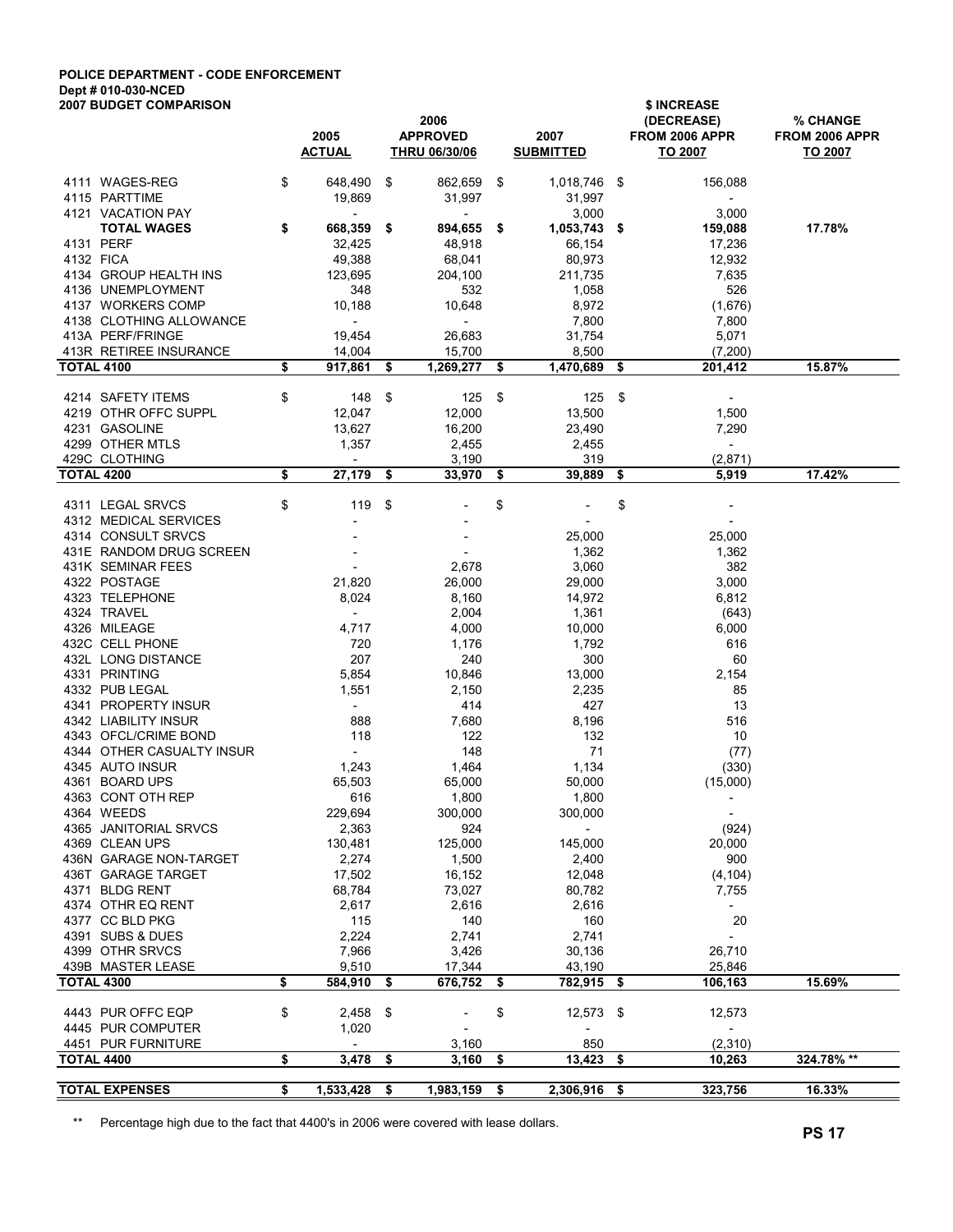|                | Police Department - Code Enforcement 2007-2011 Capital Improvement Program |                          |                                                       |                         |                             |                          |         |  |  |  |  |  |  |  |
|----------------|----------------------------------------------------------------------------|--------------------------|-------------------------------------------------------|-------------------------|-----------------------------|--------------------------|---------|--|--|--|--|--|--|--|
|                | <b>FUNDING SOURCE CODE:</b>                                                | <b>GRP-Grant Pending</b> |                                                       |                         | PT-Property Tax             |                          |         |  |  |  |  |  |  |  |
|                | CC-Cumulative Capital Fund                                                 | LE-Lease                 | RB-Revenue Bond                                       |                         |                             |                          |         |  |  |  |  |  |  |  |
|                | <b>CDBG-Community Development Block Grant</b>                              |                          | InfraBd-Infrastructure Bond<br><b>ST-State Source</b> |                         |                             |                          |         |  |  |  |  |  |  |  |
|                | CEDIT-Co. Economic Development Income Tax                                  |                          | LRS-Local Roads & Streets                             | <b>SU-Sewer Utility</b> |                             |                          |         |  |  |  |  |  |  |  |
|                | <b>CO-County Source</b>                                                    |                          | <b>SWU-Stormwater Utility</b><br>MISC-Miscellaneous   |                         |                             |                          |         |  |  |  |  |  |  |  |
|                | <b>FED-Federal Source</b>                                                  |                          | MVH-Motor Vehicle Highway                             |                         | TIF-Tax Increment Financing |                          |         |  |  |  |  |  |  |  |
|                | GOB-General Obligation Bond                                                |                          | PCBF-Park Cumulative Bldg. Fund                       |                         | UF-User Fee                 |                          |         |  |  |  |  |  |  |  |
|                | <b>GRA-Grant Approved</b>                                                  |                          | <b>PS-Private Source</b><br><b>WU-Water Utility</b>   |                         |                             |                          |         |  |  |  |  |  |  |  |
| Item#          |                                                                            | <b>Funding</b>           |                                                       |                         | <b>Expenditure</b>          |                          |         |  |  |  |  |  |  |  |
|                | <b>Project Title &amp; Description</b>                                     | <b>Source</b>            | 2007                                                  | 2008                    | 2009                        | 2010                     | 2011    |  |  |  |  |  |  |  |
| 1a.            | Computer Replacement                                                       | PT                       | $\blacksquare$                                        | 4,295                   | 6,872                       | 1,718                    | 2,577   |  |  |  |  |  |  |  |
| 1 <sub>b</sub> | <b>Mobile Computing Devices</b>                                            | LE                       | 100,000                                               |                         |                             |                          |         |  |  |  |  |  |  |  |
| $\overline{2}$ | Printer Replacement                                                        | PT                       | 6,087                                                 | 822                     | 822                         | $\overline{\phantom{a}}$ |         |  |  |  |  |  |  |  |
| 3              | Vehicle Replacement                                                        | LE                       | 43,500                                                | 43,500                  | ۰.                          | $\overline{\phantom{a}}$ |         |  |  |  |  |  |  |  |
|                | Aboite annexation                                                          | LE                       | 14,500                                                | $\overline{a}$          | $\overline{\phantom{0}}$    | ٠                        |         |  |  |  |  |  |  |  |
| 4              | Office Furniture                                                           | PT                       | 850                                                   | 600                     | 600                         | 2,350                    |         |  |  |  |  |  |  |  |
| 5              | Other Equipment (Digital Cameras)                                          | PT                       | 3,632                                                 | 3,632                   | 3,632                       | 3,632                    | 3,632   |  |  |  |  |  |  |  |
|                | Aboite annexation                                                          | PT                       | 454                                                   | $\blacksquare$          | $\overline{\phantom{0}}$    | $\blacksquare$           |         |  |  |  |  |  |  |  |
| 6              | Fax Machine                                                                | PT                       | 500                                                   | $\overline{a}$          | $\overline{\phantom{0}}$    | $\blacksquare$           | $\sim$  |  |  |  |  |  |  |  |
|                | Radios                                                                     | PT                       | ÷                                                     | $\overline{a}$          | $\overline{\phantom{0}}$    | $\blacksquare$           |         |  |  |  |  |  |  |  |
|                | Aboite annexation                                                          | PT                       | 900,                                                  |                         |                             |                          |         |  |  |  |  |  |  |  |
| 8              | Demolitions                                                                | <b>CEDIT</b>             | 400,000                                               | 380,000                 | 380,000                     | 380,000                  | 380,000 |  |  |  |  |  |  |  |
| <b>TOTAL</b>   |                                                                            |                          | 571,423                                               | 432,849                 | 391,926                     | 387,700                  | 386,209 |  |  |  |  |  |  |  |

1 Computers are being replaced according to City guidelines.

- a. 2007 (3) 2003 replacements
- b. 2007 (14) mobile computing devices
- a. 2008 (5) 2004 replacements
- a. 2009 (8) 2005 replacements
- a. 2010 (2) 2006 replacements
- a. 2011 (3) 2007 replacements
- 2 Printers are being replaced according to a 4 year schedule
	- 2007 (3) 1997 replacements, (2) 1999 replacements,
		- (2) 2000 replacements, (1) 2001 replacement,
		- (3) 2002 replacements,
	- 2008 (2) 2004 replacements
	- 2009 (2) 2005 replacements
- 3 Vehicle Replacement
	- 2007 '98 Malibu, 66,614 miles (#18028), '98 Malibu, 70,807 miles (#18030), '98 Malibu 88,048 #18031
	- 2007 New for Aboite annexation
	- 2008 '99 Lumina, 57,640 miles (#19022), '99 Lumina 70,876 miles (#19023), '99 Lumina, 57,857 miles (#19024)
- 4 Office Furniture shared by 27 people
	- 2007 replace (3) chairs, (2) file cabinets
	- 2008 replace (3) file cabinets
	- 2009 replace (3) file cabinets
	- 2010 replace (13) chairs, 2 file cabinets
- 5 Other Equipment (Digital Cameras)
	- 2007 (8) digital camera replacements
		- 2007 (1) new digital camera Aboite annexation
		- 2008 (8) digital camera replacements
		- 2009 (8) digital camera replacements
		- 2010 (8) digital camera replacements
		- 2011 (8) digital camera replacements
- 6 Fax Machine
- 2007 replace
- 7 Radios
	- 2007 (1) new due to Aboite annexation
- 8 Demolitions-Loss of funds from CDBG Block Grant. Funds available from Block Grant are specified for low income areas. Funds would be used to demo other areas in City and replace loss Demo funds.